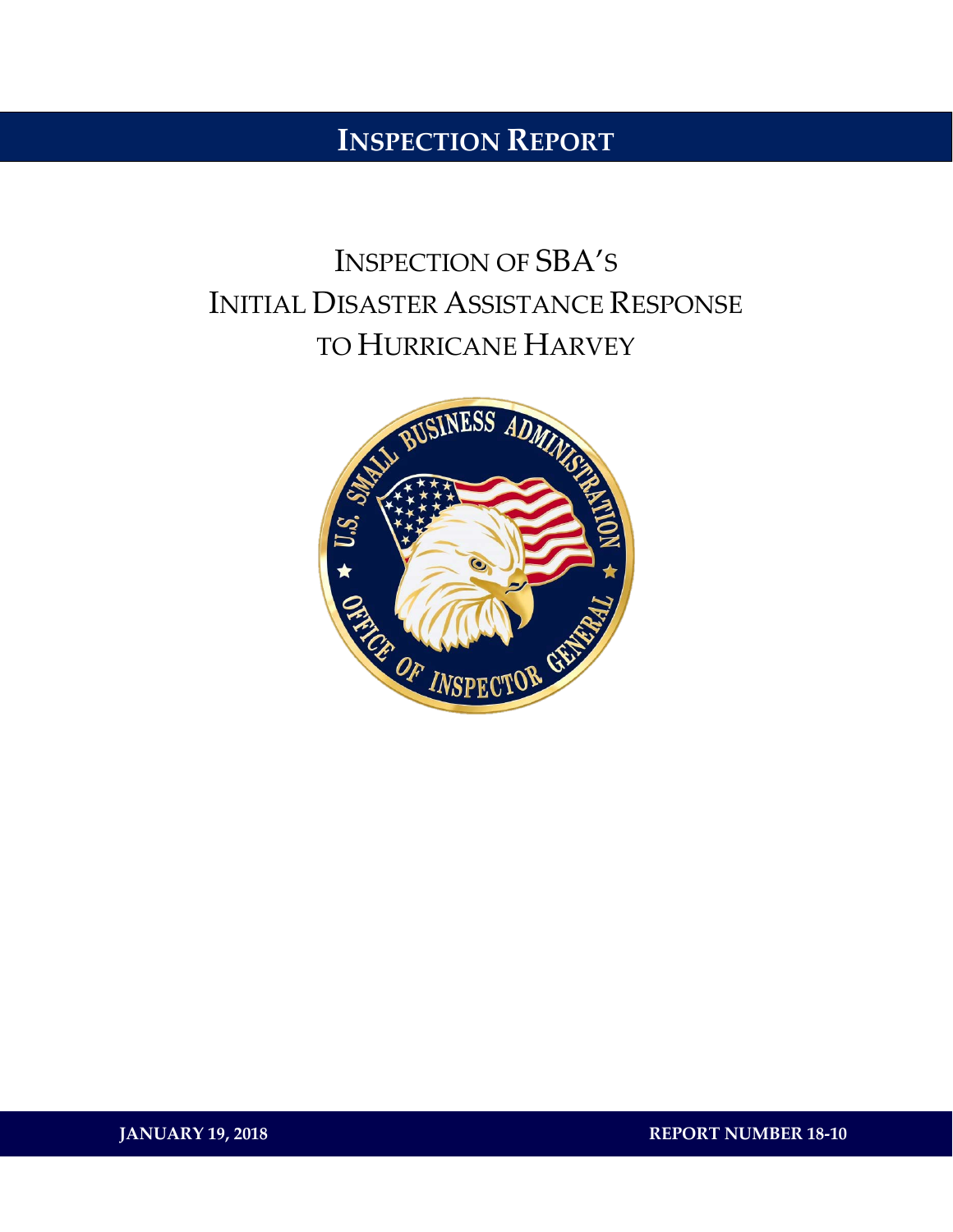

## EXECUTIVE SUMMARY

**INSPECTION OF SBA'S INITIAL DISASTER ASSISTANCE RESPONSE TO HURRICANE HARVEY** Report No. 18-10

January 19, 2018

#### **What OIG Reviewed**

This report presents the results of our inspection of the Small Business Administration's (SBA's) initial disaster assistance response to Hurricane Hurricane Harvey, a Category 4 hurricane, first made landfall on August 25, 2017. It devastated much of southeastern Texas and affected residents of Louisiana, Mississippi, Tennessee, and Kentucky, impacting about 13 million people. Within fewer than 25 days after Hurricane Harvey, two additional major Hurricanes (Irma and Maria) also had devastating effects on the United States and its territories.

Our objective was to assess SBA's initial disaster assistance response to Hurricane Harvey, including staffing adequacy, loan application volume, and timeliness of disaster loan approvals.

To answer our objective, we evaluated SBA's response to Hurricane Harvey during the first 2 months following the disaster. Specifically, we interviewed SBA Office of Disaster Assistance (ODA) officials to discuss staffing, disaster loan application processing, and the loan application backlog. We also reviewed applicable laws and regulations, SBA's standard operating procedures (SOPs), including SOP 50 30 8, and other ODA operating and training guidance. In addition, we conducted on-site visits in Texas at 21 Disaster Recovery Centers (DRCs) and 3 Business Recovery Centers (BRCs), to determine SBA's initial disaster assistance to Hurricane Harvey survivors. We analyzed data to assess loan application volume and processing times, and to determine the backlog.

#### **What OIG Found**

Overall, we found that SBA initial response to Hurricane Harvey was expeditious. Within 9 days after Hurricane Harvey was declared a disaster, SBA provided 33 staff for 2 DRCs set up by the Federal Emergency Management Agency in Texas, and it independently opened a BRC. By the end of October 2017, SBA's ODA had more than quadrupled its staff to 4,310 employees and had operated 84 recovery centers. As of November 2, 2017, ODA had served 60,694 Hurricane Harvey disaster survivors.

Despite its quick initial response, due to the magnitude of the three successive hurricanes impacting the United States and its territories between August 25 and September 20, 2017, SBA was unable to meet all of its goals for disaster response. Specifically, we noted that the goals for answering calls and responding to email messages were not met, as more than 15,000 calls and 2,300 emails went unanswered in a single week following the three disasters.

Also, by the end of October, SBA had accepted 88,803 Hurricane Harvey loan applications; however, 21,571, or about 24 percent, were in a backlog, waiting to be processed. The high volume of loan applications received from all 3 disasters contributed to this backlog and resulted in a backlog for all 3, totaling 51,259 at the end of October, as well as a backlog of 11,565 damage<br>loss verifications. We noted that the loan We noted that the loan application backlog continued to decline, and by November 30, 2017, the number of Hurricane Harvey loans waiting to be processed was down to 7,066.

Lastly, we evaluated SBA's processing time data for Hurricane Harvey disaster loan applications with a loan approval or denial decision as of October 30, 2017. The average processing time was 17 days for applications that SBA was able to<br>complete. When these computer-generated When these computer-generated declines were included, the overall average processing time was 11 days. SBA has a goal to process disaster loan applications in 21–28 calendar days; however, because of the volume of loan applications in the backlog, we were unable to fully determine whether SBA met this goal.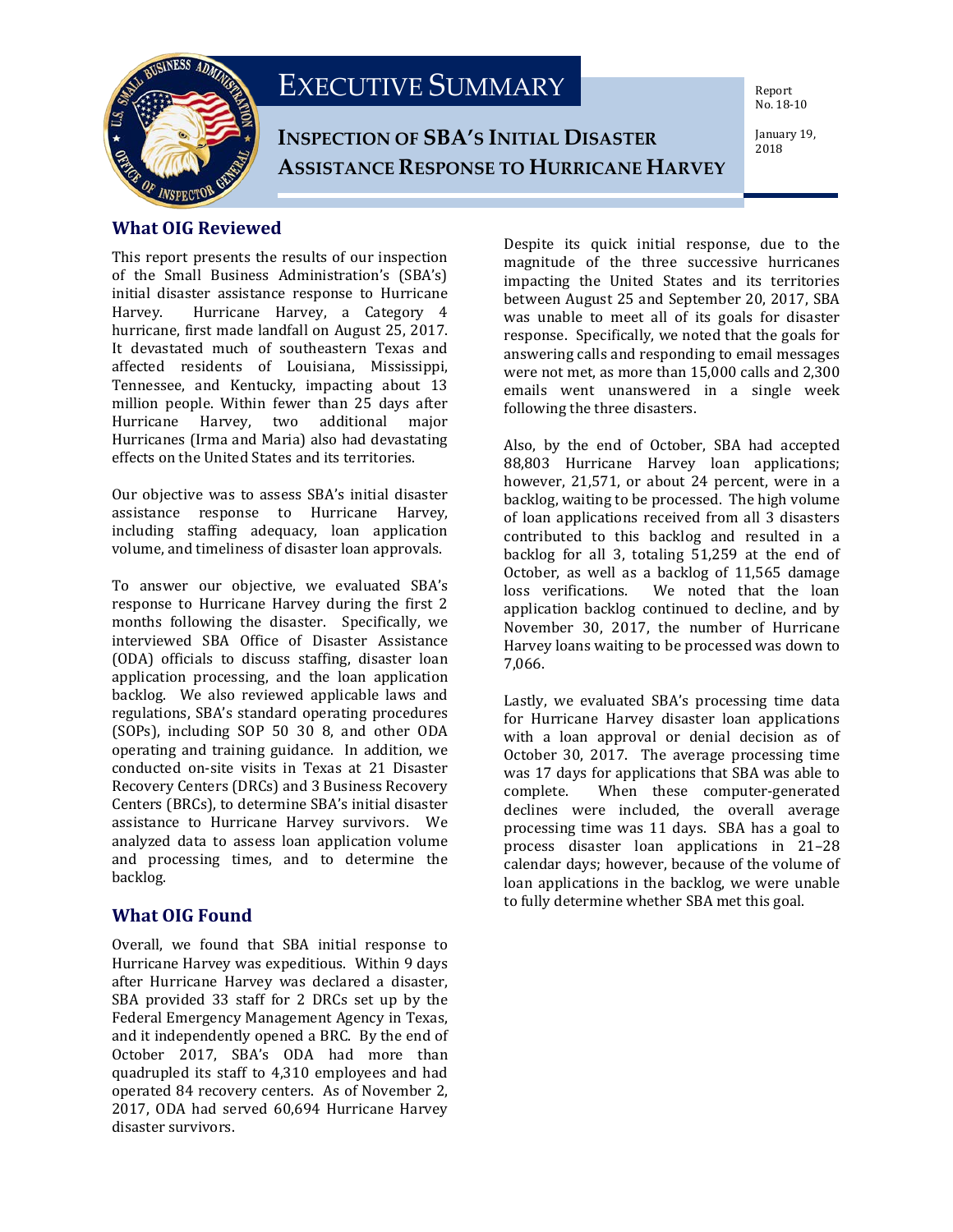

#### **U.S. SMALL BUSINESS ADMINISTRATION OFFICE OF INSPECTOR GENERAL WASHINGTON, D.C. 20416**

**Final Report Transmittal** Report Number: 18-10

**DATE**: January 19, 2018

**TO:** Linda E. McMahon Administrator

**FROM:** Hannibal "Mike" Ware Acting Inspector General

**SUBJECT:** *Inspection of SBA's Initial Disaster Assistance Response to Hurricane Harvey*

This report presents the results of our inspection of SBA's initial disaster assistance response to Hurricane Harvey.

We appreciate the courtesies and cooperation extended to us during this inspection. If you have any questions, please contact me at (202) 205-6586 or Andrea Deadwyler, Assistant Inspector General for Audits, at (202) 205-6616.

cc: James Rivera, Associate Administrator Althea Coetzee Leslie, Deputy Administrator Pradeep Belur, Chief of Staff Chris Pilkerton, General Counsel LaNae Twite, Director, Office of Internal Controls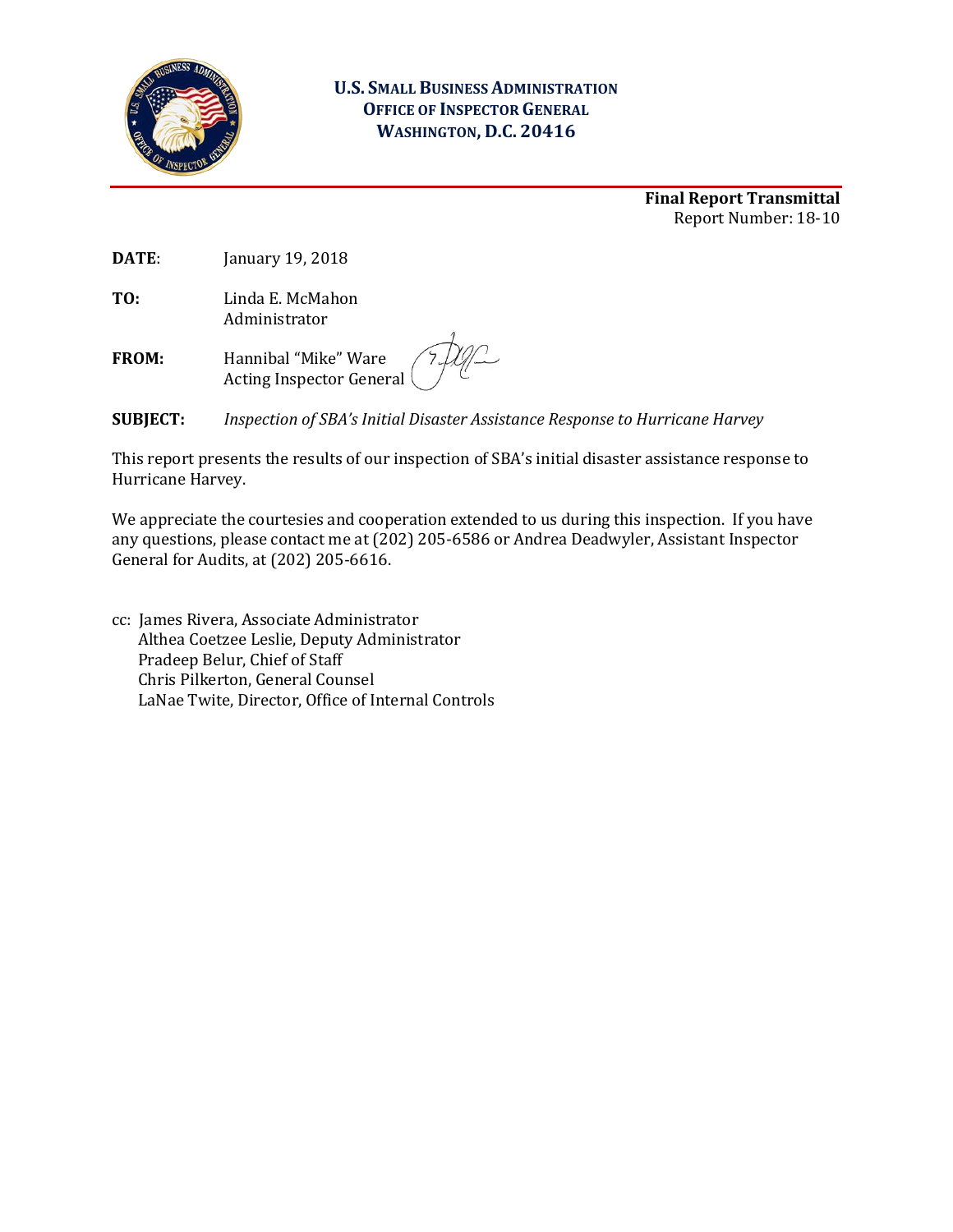## **Table of Contents**

| $\fbox{Introduction.} \label{prop:nonlinear} \begin{minipage}[t]{0.9\linewidth} \hbox{Introduction.} \end{minipage}$ |
|----------------------------------------------------------------------------------------------------------------------|
|                                                                                                                      |
|                                                                                                                      |
|                                                                                                                      |
|                                                                                                                      |
|                                                                                                                      |
|                                                                                                                      |
|                                                                                                                      |
|                                                                                                                      |
|                                                                                                                      |
|                                                                                                                      |
|                                                                                                                      |
|                                                                                                                      |
|                                                                                                                      |
| Appendix II: Hurricane Harvey Loan Processing Times as of October 30, 2017 13                                        |
|                                                                                                                      |
|                                                                                                                      |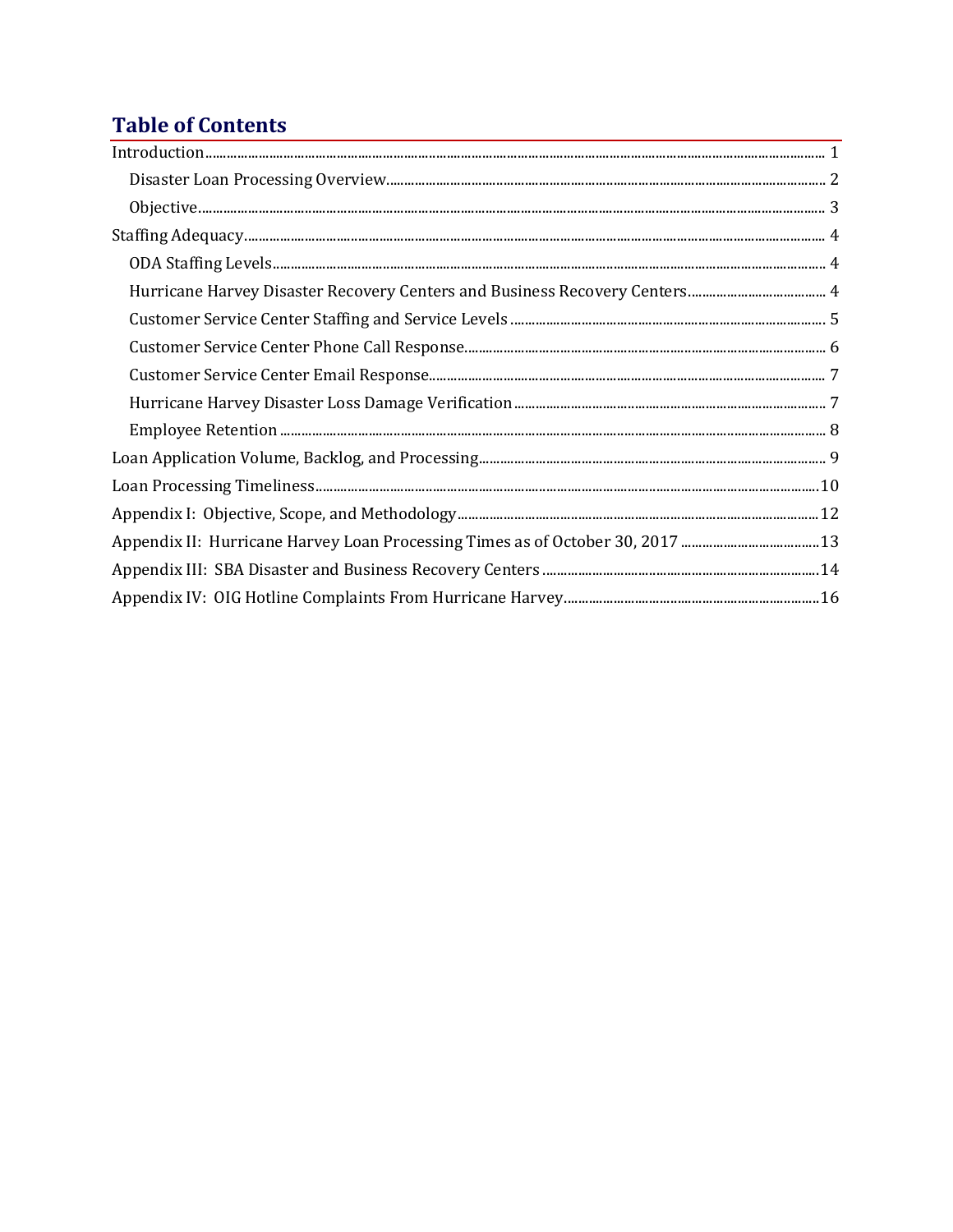### <span id="page-4-0"></span>**Introduction**

The Small Business Administration (SBA) plays a major role in disaster relief efforts in the wake of hurricanes, floods, earthquakes, and other physical disasters that occur in the United States. The mission of SBA's Office of Disaster Assistance (ODA) is to provide low interest disaster loans to individuals and businesses impacted by such disasters. Loans are offered to businesses of all sizes, private non-profit organizations, homeowners, and renters to repair or replace real estate, personal property, machinery and equipment, inventory, and business assets that have been damaged or destroyed in a declared disaster. Also, SBA provides eligible small businesses necessary working capital to help overcome economic injury.

Hurricane Harvey, a Category 4 hurricane, first made landfall on August 25, 2017. It devastated much of southeastern Texas and affected residents of Louisiana, Mississippi, Tennessee, and Kentucky, impacting approximately 13 million people. The last amended Presidential disaster declaration for Hurricane Harvey included 41 Texas counties and 5 Louisiana parishes.

The 6.6 million residents of Houston, Texas, were severely affected. On September 1, 2017, approximately one-third of Houston was underwater. Two feet of rain had fallen in the first 24 hours of the hurricane, and the flooding forced 39,000 people to flee their homes for the safety of shelters. Early estimates indicated that Hurricane Harvey had damaged 203,000 homes, of which 12,700 were completely destroyed.

By the end of October, SBA had accepted 88,803 Hurricane Harvey loan applications; of those, 21,571, or about 24 percent, were in a backlog, waiting to be processed. We noted, however, that the loan application backlog continued to decline, and by November 30, 2017, the number of Hurricane Harvey applications waiting to be processed had fallen to 7,066. Also, as of November 30, 2017, SBA had received a total of 99,863 Hurricane Harvey disaster applications and approved 33,358 loans, totaling \$2.7 billion.

The application deadline to apply for a loan to repair or replace property with physical damage resulting from Hurricane Harvey was November 30, 2017. The economic injury disaster loan application deadline is May 2018.

#### **Overview of Office of Disaster Assistance**

ODA has five primary functional groups that perform discrete functions to assist disaster survivors: two Field Operations Centers (FOCs) – West and East, the Customer Service Call Center (CSC), the Processing and Disbursement Center (PDC), and the Damage Verification Center. The FOCs are responsible for assigning staff to the Disaster Recovery Centers (DRCs), which are set up by the Federal Emergency Management Agency (FEMA) and the state in the disaster-affected areas, as well as to Business Recovery Centers (BRCs) set up by SBA. There are two FOC locations: one in Sacramento, California, which services all disaster locations west of the Mississippi River, and one in Atlanta, Georgia, which services the geographic area east of the Mississippi.[1](#page-4-1)

All disaster survivors seeking Federal assistance must first register with FEMA. Once registered, they may be referred to SBA and encouraged to apply for a disaster loan online or in person at a local DRC or BRC in the disaster-affected area.

<span id="page-4-1"></span><sup>1</sup> Except for Minnesota, which is assigned to FOC-E in Atlanta, Georgia.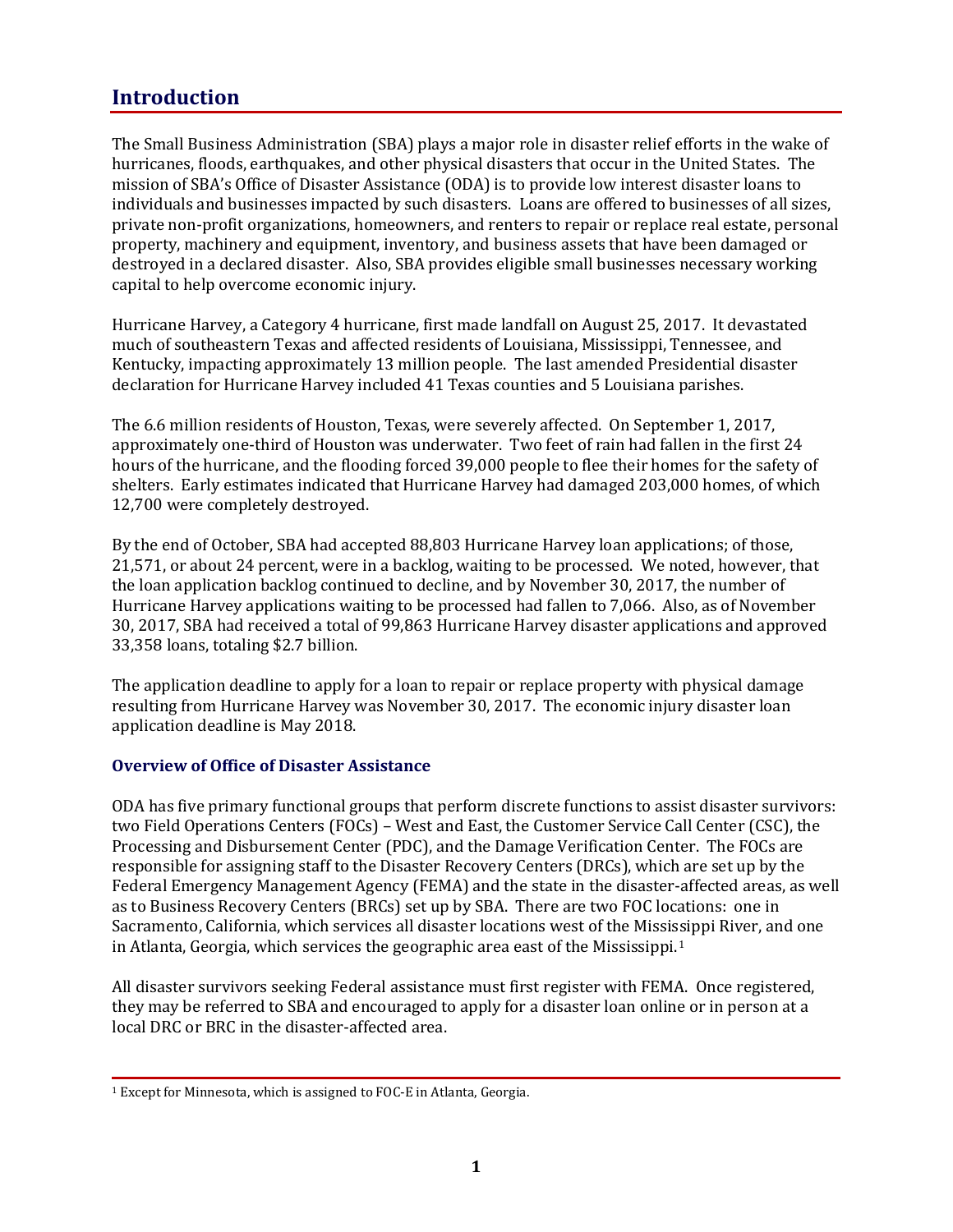#### <span id="page-5-0"></span>**Disaster Loan Processing Overview**

Disaster loan applications are routinely processed in Fort Worth, Texas, at the PDC where eligible applicants are evaluated for creditworthiness and repayment ability. Before a disaster loan can be approved, SBA must verify the loss the applicant sustained as a result of the disaster. Employees assigned to the Damage Verification Center who perform these tasks are located in Herndon, Virginia; Atlanta, Georgia; Ft. Worth, Texas; and Sacramento, California. Effective January 31, 2017, the Associate Administrator for Disaster Assistance implemented off-site (desktop) verification to expedite disaster loan processing for all home loan applicants and for business loan applicants applying for a residential structure (residential rental property owners) for up to \$25,000.

The new desktop verification process uses third-party information gathered from Google Maps in conjunction with a telephone interview of the applicant to obtain information about the property and the extent of the damage sustained as a result of the disaster. For Presidential declarations like Hurricane Harvey, all approved loan amounts of \$25,000 or less are reviewed, and the damage is compared with FEMA's database information. Approved disaster loans over \$25,000 require an onsite inspection prior to disbursing any funds over \$25,000. If there is a discrepancy between the initial and the on-site verification, the loss verification staff conducts an extensive re-verification to more accurately determine the loss amount.

After all application requirements are met, the application is accepted by the PDC for further processing. Those who qualify are approved and their loan closing documents are prepared at the PDC. In addition, all disaster loans are funded by the PDC, following receipt of the borrower's signed closing documents. Figure 1 shows SBA's disaster loan process after the application is accepted and an initial credit check is completed.

#### **Figure 1: SBA's Disaster Loan Process**



Due to the magnitude of Hurricanes Harvey, Irma, and Maria, SBA is still receiving loan applications. Further, ODA expanded loan processing operations to three additional locations: Sacramento, California; Washington, DC; and Buffalo, New York. ODA plans to open an additional location in Farmers Branch, Texas, in January 2018. SBA began processing loans at the Sacramento location almost immediately after Hurricane Harvey struck, and the other locations were gradually added.

#### **Prior Work**

GAO 14-760, *Additional Steps Needed to Help Ensure More Timely Disaster Assistance* (September 29, 2014). This report found that SBA did not meet its 21-day timeliness goal for processing Hurricane Sandy business loan applications. SBA took an average of 45 days to process physical business loan applications to approval and 38 days for business economic injury loans. SBA stated that it was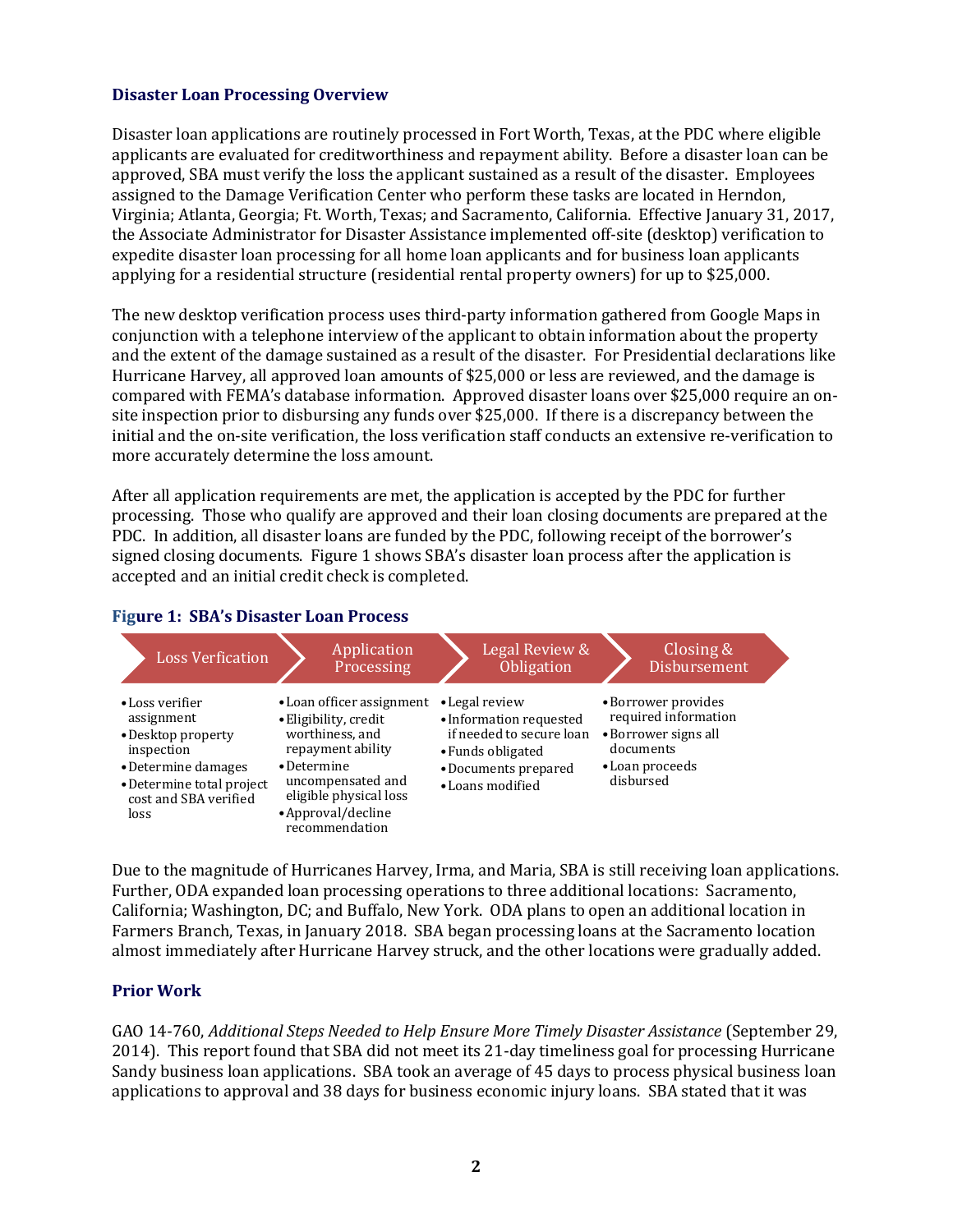challenged by an unexpectedly high volume of loan applications received early in its response to the disaster, as well as by technological difficulties. The Government Accountability Office (GAO) recommended that SBA revise its disaster planning documents and take steps to implement previously authorized private sector disaster loan programs.

SBA OIG 14-14, *Improving Accuracy of Performance Reporting to Better Manage Disaster Loan Processing Time Expectations* (June 30, 2014). This report found that SBA's reported performance did not accurately communicate to eligible applicants and oversight officials how long it took staff to process loan applications. The processing time performance standards were generally not attainable beyond certain application volume levels.

SBA OIG 13-10, *The Small Business Administration Did Not Effectively Assess Disaster Assistance Staffing Requirements, Availability, and Readiness* (January 25, 2013). This report found that if another disaster of a magnitude similar to the 2005 Gulf Hurricanes occurred, SBA could encounter challenges in meeting staffing needs to achieve its mission. During the Gulf Hurricanes, training and supervising a large influx of temporary staff proved very difficult for SBA.

#### <span id="page-6-0"></span>**Objective**

Our objective was to assess SBA's initial disaster assistance response to Hurricane Harvey, including staffing adequacy, loan application volume, and timeliness of disaster loan approvals.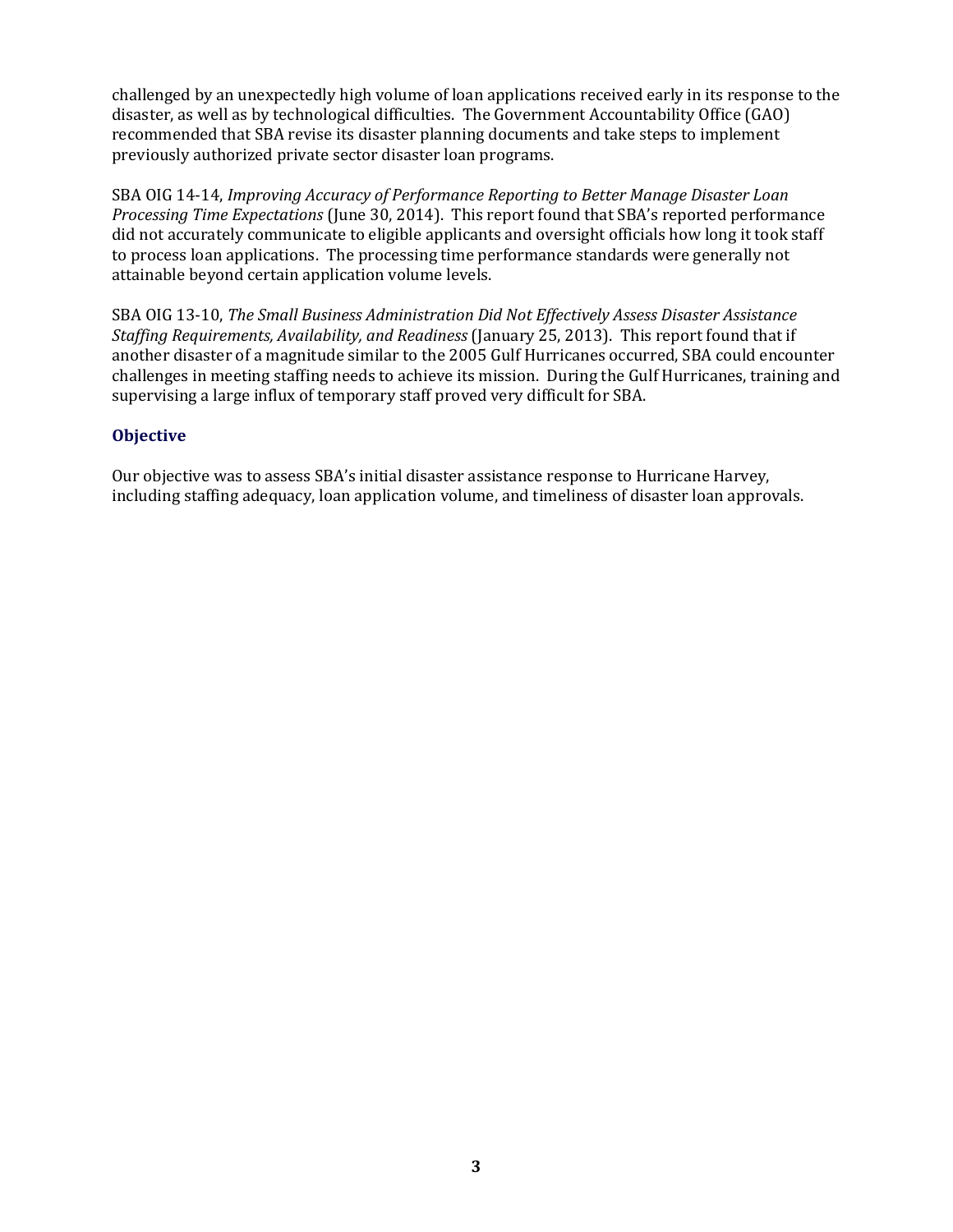### <span id="page-7-0"></span>**Staffing Adequacy**

#### <span id="page-7-1"></span>**ODA Staffing Levels**

The Small Business Act requires the SBA Administrator to ensure that the number of full-time equivalent employees in ODA is not less than 800 permanent employees and the Disaster Cadre is not less than 1,000[.2](#page-7-3) In the 2-month period after Hurricane Harvey was declared a disaster, ODA more than quadrupled its staff, to 4,310 employees. However, because three major hurricanes struck in rapid succession between August 25 and September 20, 2017, these employees were hired to assist with all three disasters, not just Hurricane Harvey. Since most of ODA staff work on all disasters, we were not able to conclude on the adequacy of staffing related specifically to Hurricane Harvey. As a result, we assessed staffing and service levels for the 2-month period after Hurricane Harvey struck and found that the Agency rapidly increased staffing levels and effectively staffed DRCs and set up BRCs. Despite the increase in CSC staffing, it struggled to meet goals for answering phone calls and emails. In addition, ODA experienced a backlog in processing loan applications and loss verifications, and it had challenges retaining staff for various reasons. Table 1 provides a breakdown of ODA staff by functional center.

| <b>Functional Center Name</b>       | 8/4/2017 | 9/15/2017 | 9/30/2017 | 10/30/2017 |
|-------------------------------------|----------|-----------|-----------|------------|
| <b>Process &amp; Disbursement</b>   | 466      | 896       | 1,368     | 2,374      |
| <b>Center</b>                       |          |           |           |            |
| <b>Damage Verification Center</b>   | 91       | 304       | 435       | 698        |
| <b>Customer Service Center</b>      | 56       | 103       | 210       | 321        |
| <b>Field Operations Center-</b>     | 77       | 203       | 379       | 509        |
| <b>West</b>                         |          |           |           |            |
| <b>Field Operations Center-East</b> | 68       | 154       | 187       | 408        |
| <b>Total Staff</b>                  | 758      | 1,660     | 2,579     | 4.310      |

#### **Table 1: ODA Staffing Levels – All Disasters**[3](#page-7-4)

Source: Information provided by SBA Office of Disaster Personnel.

#### <span id="page-7-2"></span>**Hurricane Harvey Disaster Recovery Centers and Business Recovery Centers**

SBA established a meaningful presence in the immediate aftermath of Hurricane Harvey. By September 3, 2017, just 9 days after Hurricane Harvey was declared a disaster, FEMA opened two DRCs in Texas. SBA provided 33 staff for these 2 centers and independently opened a BRC in Houston, Texas.[4](#page-7-5)

In addition to the DRCs, which are created and managed by FEMA and the state, SBA works to establish BRCs intended primarily to assist business owners impacted by the disaster with recovery, which may include disaster loan applications. SBA Disaster Assistance staff determines locations and operating schedules for BRCs, and in some instances, a DRC and a BRC were housed at the same location. Although the BRCs are created specifically to help business owners with recovery, SBA does not turn away homeowners and renters who come to a BRC seeking a disaster assistance loan. SBA's policy is to assist any eligible disaster survivor who enters a BRC or DRC. SBA staff can make loan denials on the spot based on income tests and family size. This permits

<span id="page-7-3"></span><sup>2</sup> Cadre appointments remain in a constant pay status.

<span id="page-7-4"></span><sup>3</sup> Staffing levels are as of October 30, 2017, and include all disasters, not just the three major hurricanes.

<span id="page-7-5"></span><sup>4</sup> DRC and BRC staffing numbers are included in Table 1 under the Field Operations Centers.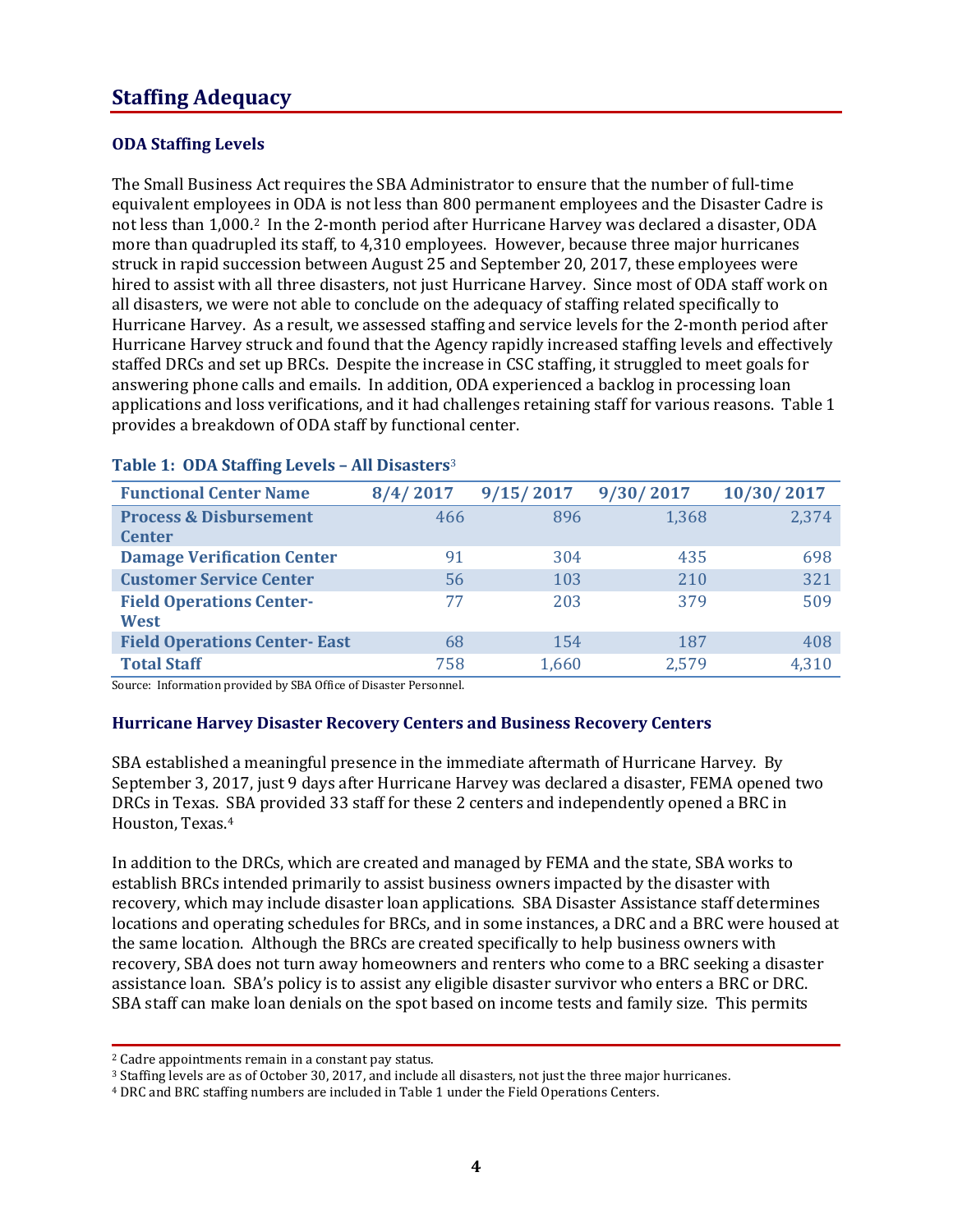disaster survivors to be immediately referred back to FEMA for possible additional grant assistance, if they did not qualify for an SBA loan. FEMA and SBA continuously increased the number of DRCs in affected counties throughout south-central Texas. By October 30, 2017, SBA's ODA operated 84 recovery centers, and 62 of the 84 centers remained open to provide disaster assistance. As of November 2, 2017, SBA had served 60,694 Hurricane Harvey disaster survivors.

Additionally, SBA coordinated with its resource partners at 22 different Small Business Development Centers (SBDCs) located in Texas, to provide assistance to businesses impacted by Hurricane Harvey. The services offered at the SBDCs included the following:

- counseling for financial, accounting, marketing and other post-disaster challenges
- management and technical assistance
- business planning to help business owners re-establish their operations and plan for the future
- assistance in reconstructing damaged for destroyed business records
- support with updating or rewriting business plans<br>• assistance with accessing government contracts an
- assistance with accessing government contracts and procurement related to the disaster

Within 1 month of Hurricane Harvey's landfall, Office of Inspector General (OIG) investigators and auditors conducted site inspections at 24 of the DRCs and/or BRCs located in south-central Texas (see Appendix III). We did not note any significant issues during our site inspections. Specifically, we observed that disaster loan applicants were experiencing minimal wait times, some locations did not have any customers during our visit, and all but one of the DRCs visited appeared to have adequate SBA staff. Of the 24 locations we visited, 1 DRC reported being understaffed, and we were later informed that additional staff was assigned to that DRC following our visit. The DRCs and BRCs were staffed with a minimum of two employees, and the number of employees was based on need and physical accommodations at each center.

#### <span id="page-8-0"></span>**Customer Service Center Staffing and Service Levels**

Although the CSC was able to ramp up staffing levels from 56 employees on August 4, 2017, to 321 by the end of October, it was challenged with responding to high volumes of phone calls and emails received from disaster survivors immediately following Hurricanes Harvey, Irma, and Maria.[5](#page-8-1) The CSC is frequently a disaster survivor's first point of contact with SBA after a disaster strikes. The CSC was open extended hours from 8:00 a.m. to 8:00 p.m. Monday through Friday and from 9:00 a.m. to 5:00 p.m. on Saturday and Sunday to accommodate hurricane survivors.

In addition to answering general questions and assisting individuals and businesses with applying for a loan, the CSC performed a myriad of other tasks, including the following:

- issuing paper disaster loan applications upon request
- checking on the status of an SBA referral to FEMA
- verifying that documents submitted by an applicant are in the Disaster Credit Management System customer file
- reviewing the loan file to determine what additional information is needed
- making corrections to mailing addresses and phone numbers

<span id="page-8-1"></span><sup>5</sup> This includes total CSC staff, including executives, managers, team leads, program assistants, administrative and IT personnel, and training staff.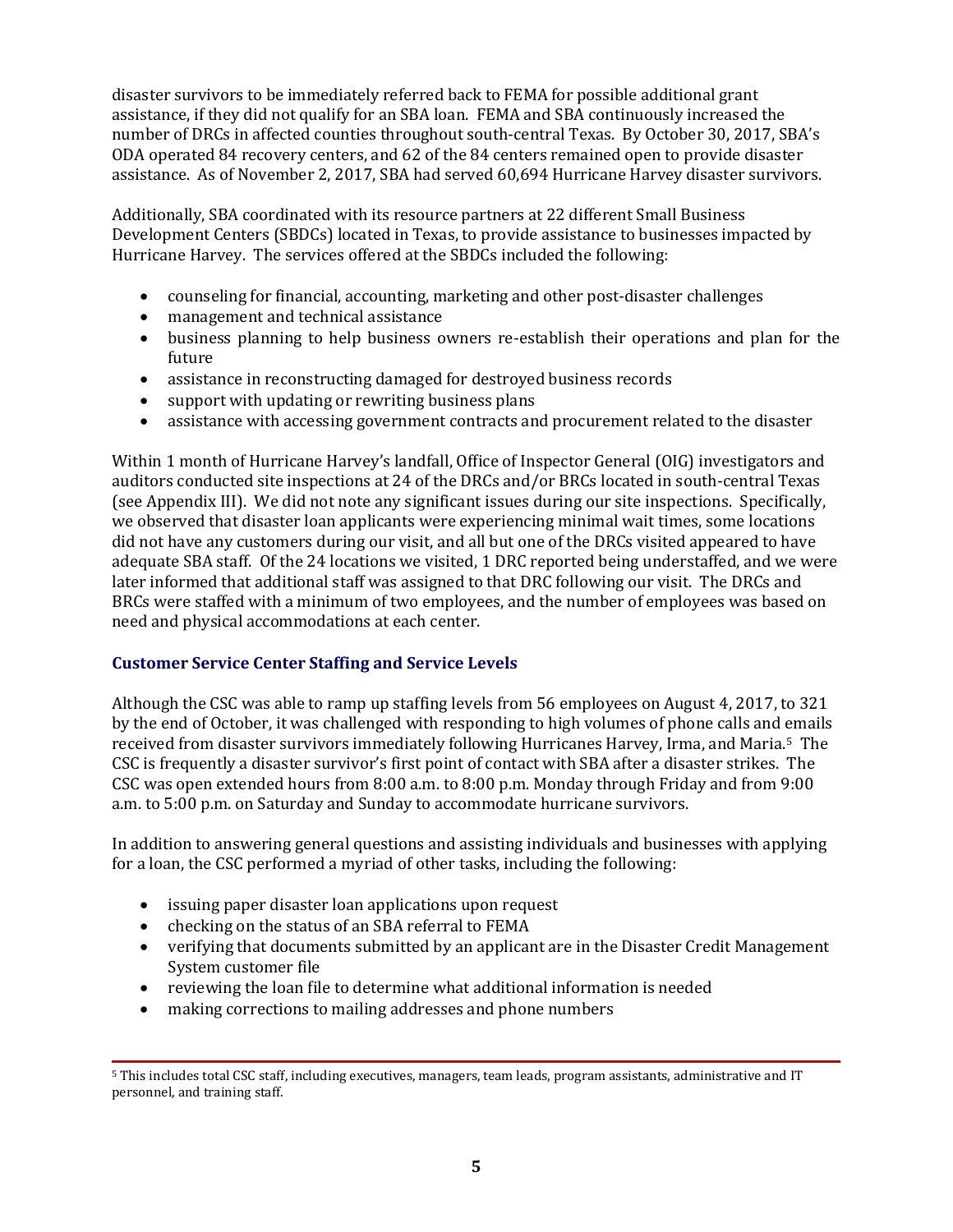- providing customers with their SBA loan status
- accepting loan payments by telephone for those who already have a disaster loan

While the primary location for the CSC is Buffalo, New York, as a result of the three major hurricanes, CSC operations were temporarily expanded to Sacramento, California, and Washington, DC. CSC management was attempting to lease space in Orlando, Florida, to expand its ability to serve Spanish-speaking disaster survivors. Also, ODA centers have become more telework ready which offers the option of using telework to alleviate office space restrictions.

#### <span id="page-9-0"></span>**Customer Service Center Phone Call Response**

In the 2-month period following Hurricane Harvey, the CSC significantly increased its staff available to respond to phone calls from 17 to 146 as shown in Table 2. The call volume from weeks two and three included calls related to Hurricanes Harvey and Irma, in addition to those related to previous disasters. Beginning in week four, the call volume included Hurricanes Harvey, Irma, Maria, and other disasters. As Table 2 illustrates, despite continuously increasing the number of available agents in the weeks following these disasters, a significant percentage of calls went unanswered.

| <b>Week</b><br><b>Number</b> | <b>Week Ending</b><br><b>Date</b> | <b>Average</b><br><b>Available</b><br>Agents <sup>6</sup> | <b>Calls</b><br><b>Received</b> | <b>Calls</b><br><b>Answered</b> | <b>Calls</b><br><b>Unanswered</b> | <b>Percent</b><br>Calls<br><b>Unanswered</b> |
|------------------------------|-----------------------------------|-----------------------------------------------------------|---------------------------------|---------------------------------|-----------------------------------|----------------------------------------------|
|                              | 9/2/2017                          | 17                                                        | 11,051                          | 9,353                           | 1,698                             | 15.34                                        |
| $\mathbf{2}$                 | 9/9/2017                          | 62                                                        | 30,185                          | 24,498                          | 5,687                             | 18.84                                        |
| 3                            | 9/16/2017                         | 64                                                        | 30,265                          | 25,726                          | 4,539                             | 15.00                                        |
| 4                            | 9/23/2017                         | 62                                                        | 42,789                          | 26,942                          | 15,847                            | 37.04                                        |
| 5                            | 9/30/2017                         | 84                                                        | 50,850                          | 34,113                          | 16,737                            | 32.91                                        |
| 6                            | 10/7/2017                         | 112                                                       | 49,864                          | 42,907                          | 6,957                             | 13.95                                        |
| 7                            | 10/14/2017                        | 111                                                       | 56,111                          | 43,342                          | 12,769                            | 22.76                                        |
| 8                            | 10/21/2017                        | 128                                                       | 65,160                          | 48,579                          | 16,581                            | 25.45                                        |
| 9                            | 10/28/2017                        | 146                                                       | 64,105                          | 51,339                          | 12,766                            | 19.91                                        |

#### **Table 2: Customer Service Center Staffing, Call Volume, and Unanswered Call Rate**

Source: Information from Buffalo Customer Service Center Daily Activity Summary.

The ODA strategic goal for fiscal year (FY) 2017 was to handle 90 percent of incoming calls and to ensure 80 percent of callers waited less than 4 minutes. However, we found the longest wait time was approximately 26 minutes. By September 23, 2017, 4 weeks after Hurricane Harvey, over 37 percent (15,847) of the 42,789 calls received at the CSC went unanswered. By this time, the CSC was fielding calls from Hurricanes Harvey, Irma, and Maria disaster survivors. The volume of unanswered calls peaked during the week ending September 30, 2017, at 16,737 following the three hurricanes. In that same week, the CSC had increased the number of agents available to answer calls to 84. Also, as of the end of October 2017, the number of unanswered calls was still at about 20 percent.

We also noted, that the CSC telephone system does not inform callers of the approximate wait time or of how many callers are ahead of them. Nor does it provide the option of leaving a phone number or having a call returned when an agent is available. Since a significant number of disaster survivors use the CSC, some consideration should be given to modernizing the phone system and

<span id="page-9-1"></span><sup>6</sup> This indicates only those CSC employees available to answer calls. We have rounded up to the nearest whole number to identify the average number of agents assigned during the week.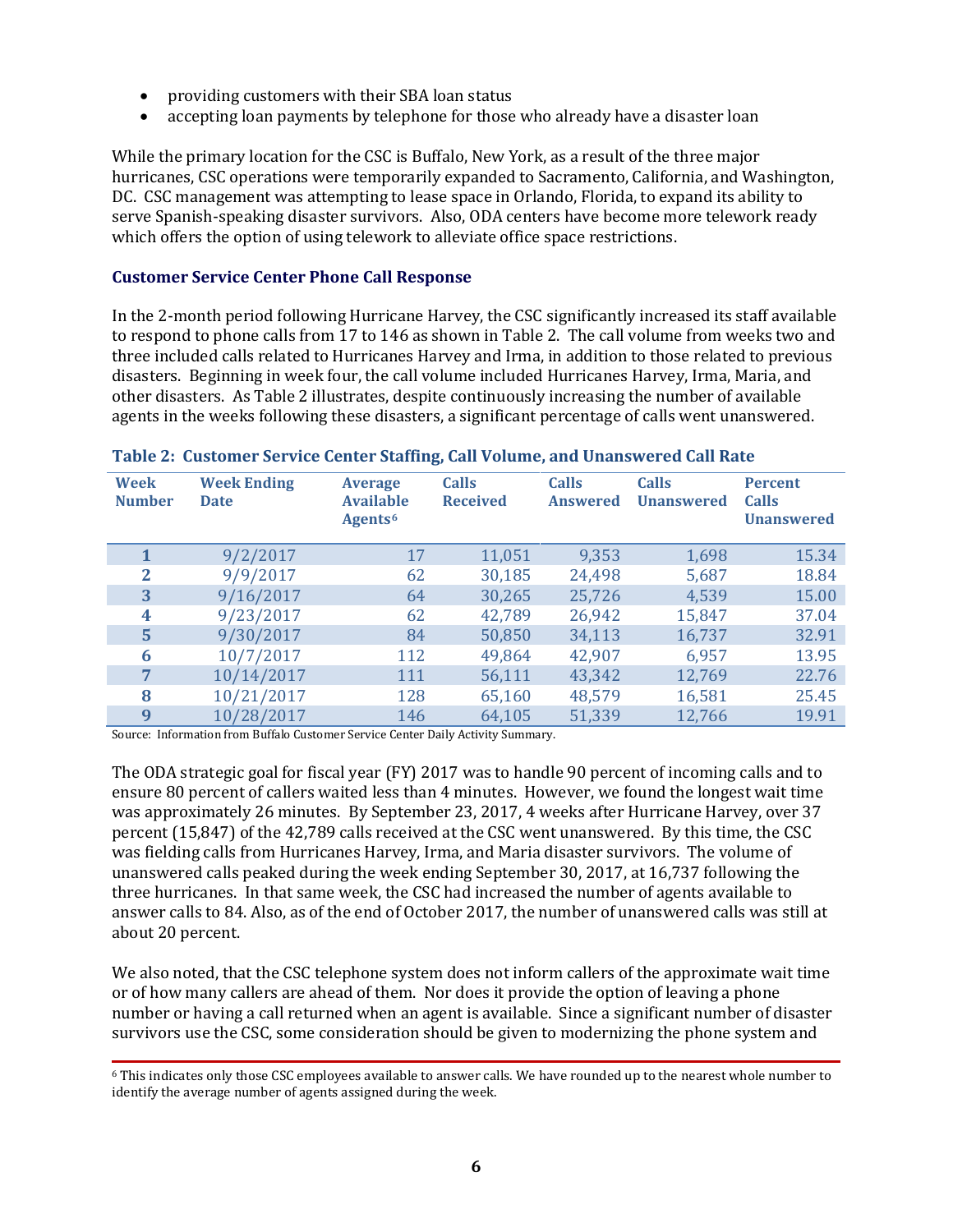placing more staff at the CSC to field calls and respond to email messages. Also, consider using DRC and BRC staff to respond to phone calls and email messages when foot traffic at those centers slows.

#### <span id="page-10-0"></span>**Customer Service Center Email Response**

The CSC had additional challenges in responding to email volume, as shown in Table 3 below. For the week ending September 2, 2017, 1 week after Hurricane Harvey, 81 percent of the email messages were not answered. By September 23, 2017, 4 weeks after Hurricane Harvey, 38 percent of the 4,494 emails the CSC received went unanswered. The ODA strategic goal for FY 2017 was to respond to 90 percent of inquiries to the Disaster Assistance Customer Service Mailbox within 2 business days.

As shown in Table 3, the backlog of unanswered emails continued to grow steadily during weeks four, five, and six following Hurricane Harvey. By October 7, 2017, the CSC had a total of 4,536 unanswered emails. During weeks seven, eight, and nine following Hurricane Harvey, the CSC added staff and worked to eliminate the email backlog. As a result, the number of unanswered emails was reduced to 1,514, or 33 percent, as of the end of October 2017.

| <b>Week</b><br><b>Number</b> | <b>Date Week</b><br><b>Ended</b> | <b>Average</b><br><b>Number</b><br><b>Agents</b><br>Assigned <sup>7</sup> | <b>Emails</b><br><b>Received</b> | <b>Emails</b><br><b>Answered</b> | <b>Backlog of</b><br><b>Unanswered</b><br><b>Emails</b> | <b>Weekly</b><br><b>Percent of</b><br><b>Emails</b><br><b>Received</b><br>but Not<br><b>Answered</b> |
|------------------------------|----------------------------------|---------------------------------------------------------------------------|----------------------------------|----------------------------------|---------------------------------------------------------|------------------------------------------------------------------------------------------------------|
| 1                            | 9/2/2017                         | 1                                                                         | 1,006                            | 205                              | 820                                                     | 81.51                                                                                                |
| $\overline{2}$               | 9/9/2017                         | 4                                                                         | 2,341                            | 2,234                            | 1,339                                                   | 57.20                                                                                                |
| 3                            | 9/16/2017                        | 8                                                                         | 3,099                            | 3,795                            | 643                                                     | 20.75                                                                                                |
| 4                            | 9/23/2017                        | 5                                                                         | 4,494                            | 2,782                            | 2,355                                                   | 52.40                                                                                                |
| 5                            | 9/30/2017                        | 5                                                                         | 5,121                            | 3,869                            | 3,611                                                   | 70.51                                                                                                |
| 6                            | 10/7/2017                        | 7                                                                         | 4,666                            | 3,741                            | 4,536                                                   | 97.21                                                                                                |
| 7                            | 10/14/2017                       | 10                                                                        | 4,506                            | 6,053                            | 3,045                                                   | 67.58                                                                                                |
| 8                            | 10/21/2017                       | 22                                                                        | 4,710                            | 5,472                            | 2,766                                                   | 58.73                                                                                                |
| 9                            | 10/28/2017                       | 22                                                                        | 4,555                            | 5,807                            | 1,514                                                   | 33.24                                                                                                |

#### **Table 3: Customer Service Center Staffing, Email Volume, and Percent Emails Unanswered**

Source: Information from Buffalo Customer Service Center Daily Activity Summary.

#### <span id="page-10-1"></span>**Hurricane Harvey Disaster Loss Damage Verification**

Loss verification for all approved disaster home loans are performed as desktop verifications for When loans are greater than \$25,000, SBA performs an on-site, postdesktop review. On August 4, 2017, there were 91 loss verifiers, and by the end of October ODA had hired 698 in response to all disasters. As of September 14, 2017, ODA had a backlog of 4,491 loss verifications for all disasters. Between September 15, 2017, and October 31, 2017, it received an additional 107,748 for processing. SBA processed 100,674, leaving a backlog of 11,565 of those 3,803, or 33 percent were for Hurricane Harvey. The ODA loss verification strategic goal for FY

<span id="page-10-2"></span><sup>7</sup> A different number of agents were assigned to work emails each day of the week. We have rounded up to the nearest whole number to identify the average number of agents assigned during the week.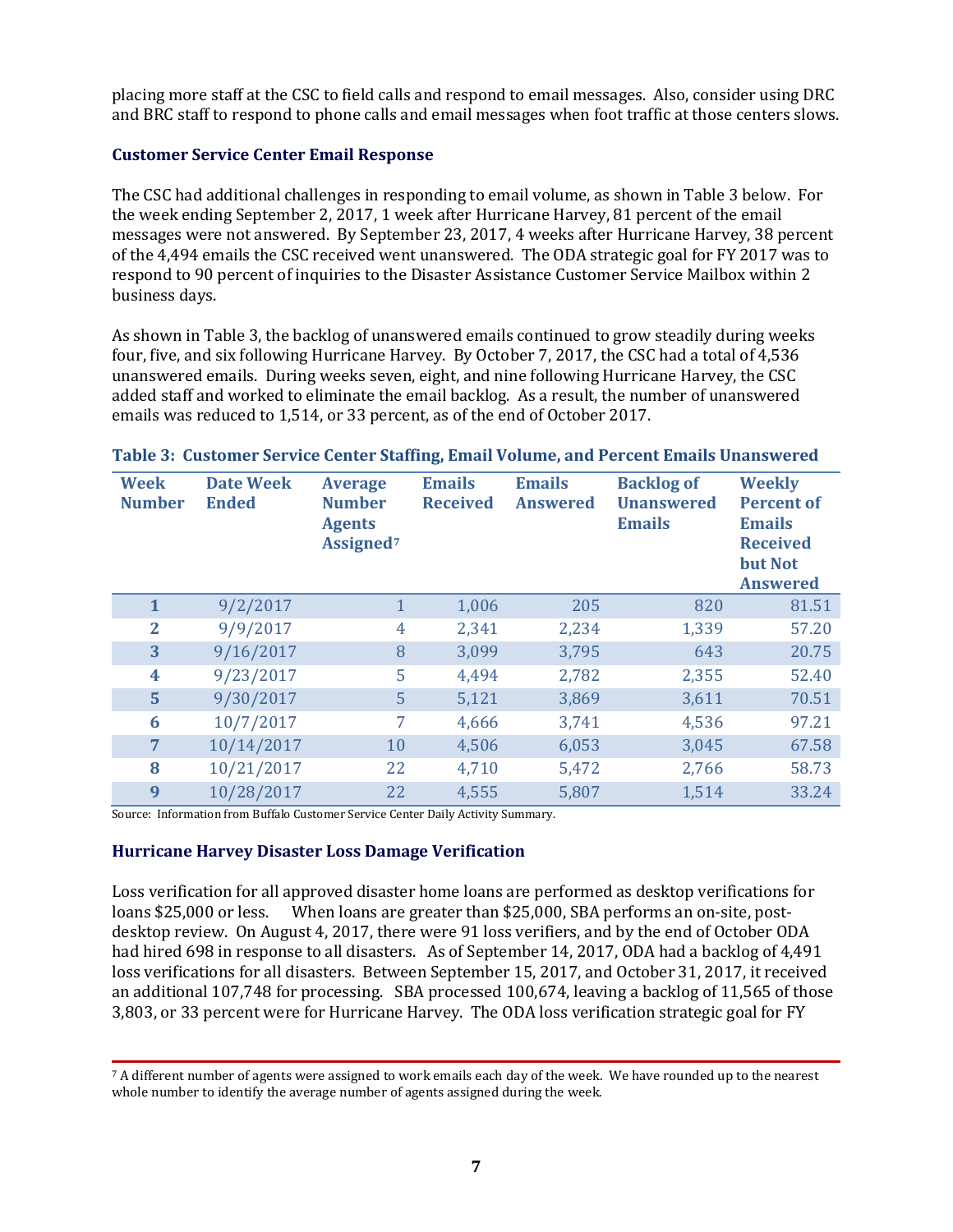2017 was to complete 75 percent in 3 days or less. Based on the data we reviewed we were unable to determine if the Agency met its goal.

#### <span id="page-11-0"></span>**Employee Retention**

We noted that ODA continued to hire staff to perform daily activities due to the number of individuals leaving the organization for various reasons. The attrition rate at the CSC since Hurricane Harvey had been approximately 15 to 17 percent—about twice the rate of other Centers, which was about 7.6 percent. Table 4 provides a breakdown of ODA staff separations, by functional center since Hurricane Harvey.

| <b>Functional Center Name</b>     | 8/19/2017 | 9/15/2017 | 9/30/2017 | 10/30/2017 |
|-----------------------------------|-----------|-----------|-----------|------------|
| <b>Process &amp; Disbursement</b> |           | 14        | 40        | 133        |
| <b>Center</b>                     |           |           |           |            |
| <b>Damage Verification Center</b> | 0         | 10        | 14        | 36         |
| <b>Customer Service Center</b>    |           | 6         | 19        | 53         |
| <b>Field Operations Center-</b>   | 20        | 21        | 29        | 68         |
| West                              |           |           |           |            |
| <b>Field Operations Center-</b>   | 8         | 12        | 18        | 38         |
| <b>East</b>                       |           |           |           |            |
| <b>Cumulative Separations</b>     | 31        | 63        | 120       | 328        |

#### **Table 4: ODA Staffing Cumulative Separation Levels**

Source: Information from Office of Disaster Personnel.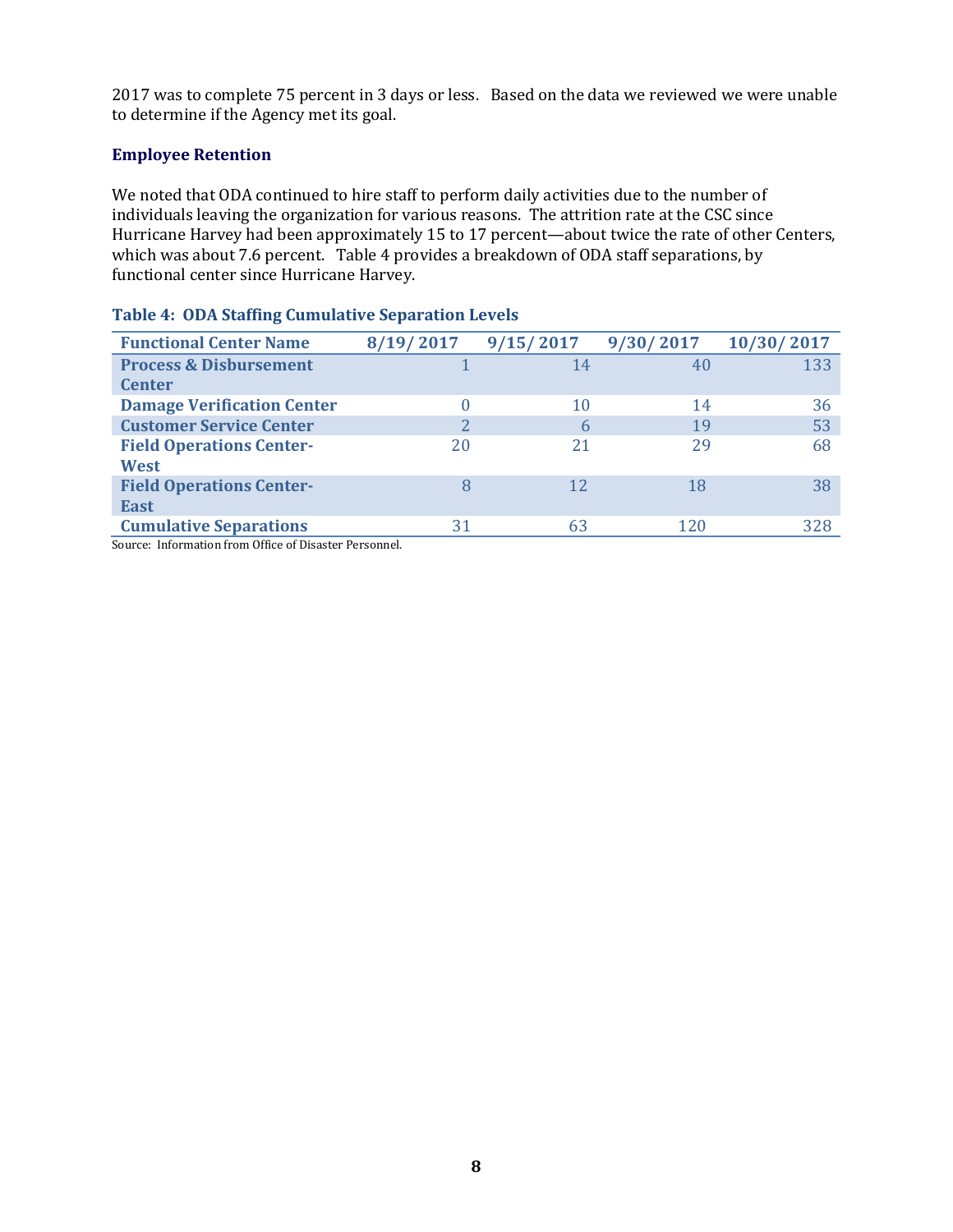## <span id="page-12-0"></span>**Loan Application Volume, Backlog, and Processing**

Due to an unprecedented amount of disaster activity impacting the United States between August 25 and September 20, 2017, SBA was challenged to keep up with loan application processing demands. In the 2-month period following Hurricane Harvey making landfall, SBA received more than 88,000 disaster loan applications, and despite its hiring efforts, by the end of October 2017, the backlog of applications waiting to be processed had grown to about 24 percent.

SBA considers an average year of disaster activity to include processing 52,000 loan applications. During September and October 2017, SBA processed more loans than it did annually, on average, for the previous 10-year period. By the end of October 2017, SBA had processed 67,232 Hurricane Harvey loan applications and approved 20,595, totaling approximately \$1.7 billion. Table 5 shows the applications processed and approved for Hurricane Harvey.

| <b>Date</b>                                                               | <b>Apps</b>     | <b>Apps</b>      | <b>Apps</b>     | <b>Dollar Value of Loans</b> |
|---------------------------------------------------------------------------|-----------------|------------------|-----------------|------------------------------|
|                                                                           | <b>Received</b> | <b>Processed</b> | <b>Approved</b> | <b>Approved</b>              |
| 9/15/2017                                                                 | 25,978          | 16,061           | 2,371           | 204 million                  |
| 9/30/2017                                                                 | 55,186          | 35,464           | 7,787           | 661 million                  |
| 10/30/2017                                                                | 88,803          | 67,232           | 20,595          | 1.7 billion                  |
| Source: Information from DCMS Disaster Activity Report by Disaster Number |                 |                  |                 |                              |

#### **Table 5: Hurricane Harvey**

#### **Applications Processed and Approved From August 28, 2017–October 30, 2017**

Information from DCMS Disaster Activity Report by Disaster Number.

By the end of October, SBA had accepted 88,803 Hurricane Harvey loan applications; of those, 21,571, or about 24 percent, were in a backlog, waiting to be processed. We noted that the loan application backlog continued to decline, and as of November 30, 2017, the backlog of Hurricane Harvey applications waiting to be processed was down to 7,066. Also, as of November 30, 2017, SBA had received a total of 99,863 Hurricane Harvey disaster applications and approved 33,358 loans, totaling \$2.7 billion. Figure 2 shows the percentage of loan applications that were withdrawn, approved, declined, and in the backlog as of the end of October.



### **Figure 2: Hurricane Harvey**

Source: Daily Activity Report – Hurricane Harvey.

**9**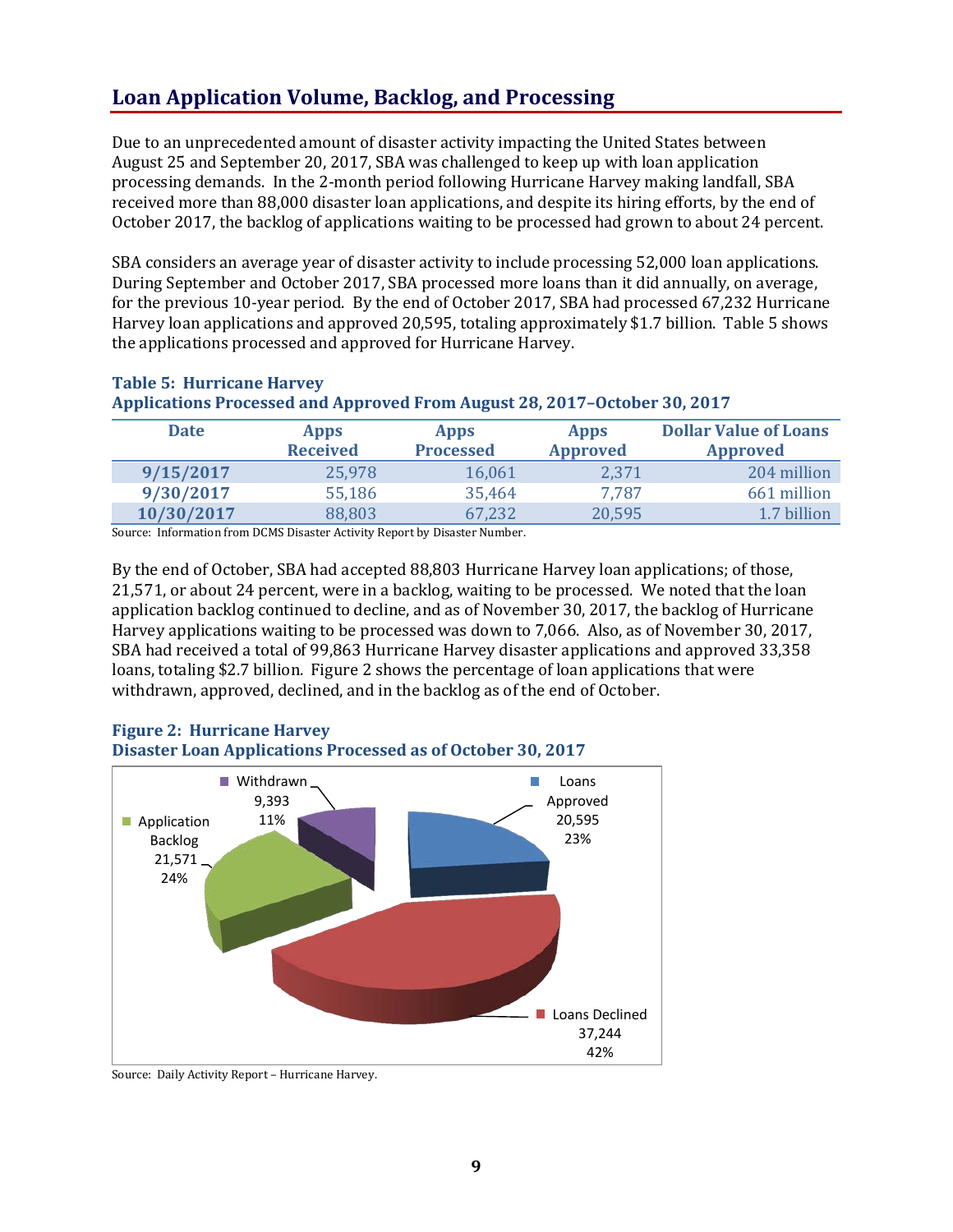During the same time frame, SBA received loan applications for Hurricanes Harvey, Irma, and Maria. By October 30, 2017, SBA processed 115,422 loan applications for all 3 hurricanes combined and approved 27,665, totaling approximately \$2 billion. Table 6 shows the applications processed and approved for all three hurricanes, and Figure 3 shows the percentage of loan applications that were withdrawn, approved, declined, and in the backlog as of the end of October.

| <b>Date</b> | <b>Combined Total Combined</b><br><b>Apps Received</b> | <b>Total Apps</b><br><b>Processed</b> | <b>Combined</b><br><b>Total Apps</b><br><b>Approved</b> | <b>Combined Dollar</b><br><b>Value of Loans</b><br><b>Approved</b> |
|-------------|--------------------------------------------------------|---------------------------------------|---------------------------------------------------------|--------------------------------------------------------------------|
| 9/15/2017   | 26,221                                                 | 16,179                                | 2,371                                                   | 204 million                                                        |
| 9/30/2017   | 77,842                                                 | 47,375                                | 7,969                                                   | 661 million                                                        |
| 10/30/2017  | 166,681                                                | 115,422                               | 27,665                                                  | 2.0 billion                                                        |

#### **Table 6: Hurricanes Harvey, Irma, and Maria Applications Processed and Approved From August 28, 2017–October 30, 2017**

Sources: 1. DCMS Disaster Activity Report by Disaster. 2. OIG Calculation to aggregate totals for 3 hurricanes.

#### **Figure 3: Hurricanes Harvey, Irma, and Maria Disaster Loan Applications Processed as of October 30, 2017**



Sources: 1. Daily Activity Report – Hurricane Harvey, Irma, and Maria. 2. OIG Calculation to aggregate totals for 3 hurricanes.

## <span id="page-13-0"></span>**Loan Processing Timeliness**

We evaluated SBA's processing time data for Hurricane Harvey disaster loan applications with a loan approval or denial decision as of October 30, 2017. We found that SBA's average processing time for loans was 17 days when the auto-declines and pre-loss verification declines were not included. When these computer-generated declines were included, the overall average processing time was 11 days. These time frames only include loan applications that SBA was able to process and do not include those in the backlog. According to SBA management, the backlog of loans could be attributed to the volume of loan applications they received in a very short period of time and incomplete applications. SBA doesn't start counting processing time on disaster loan applications until it receives a complete loan package. SBA has a goal to process disaster loan applications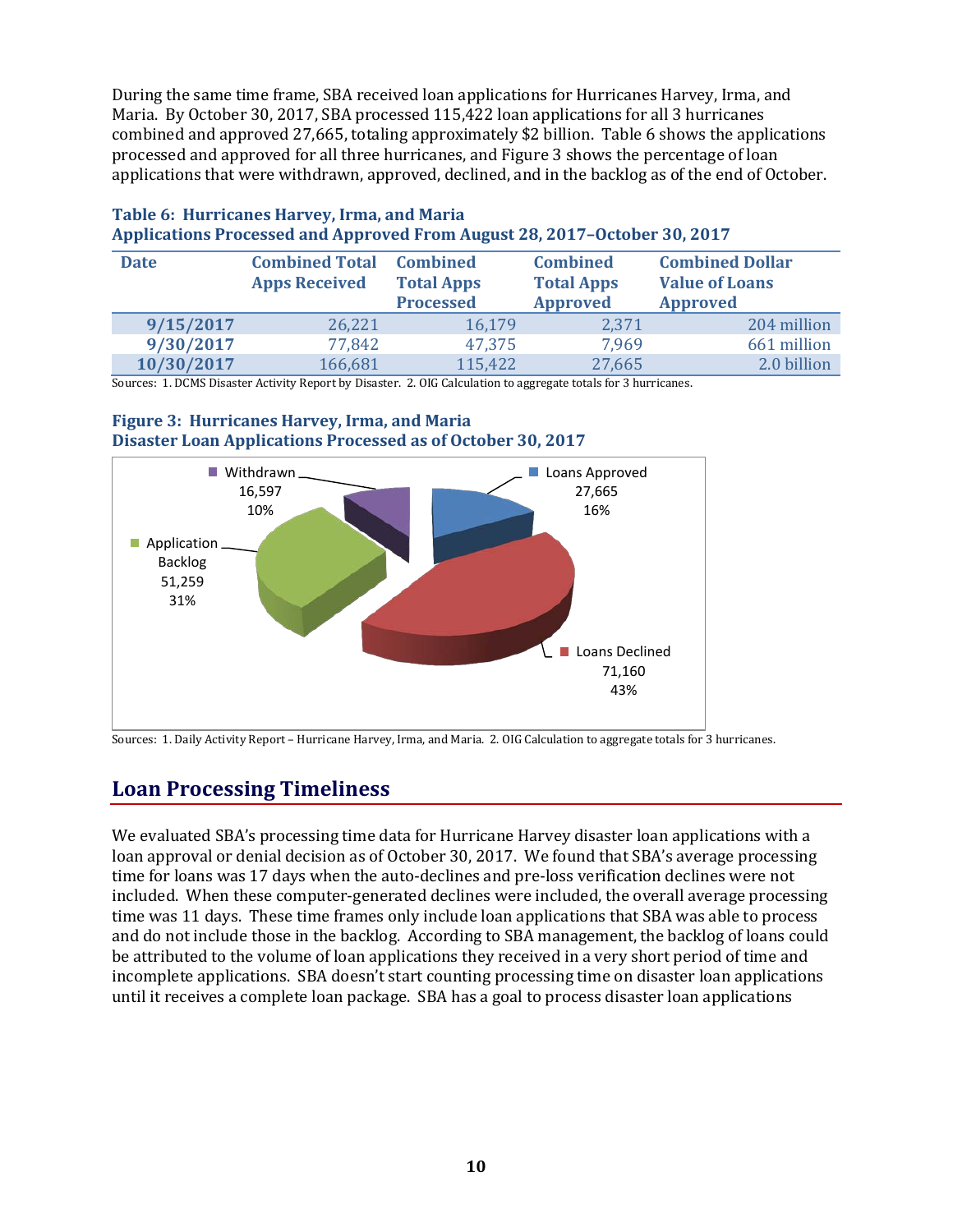within 21-2[8](#page-14-0) calendar days<sup>8</sup>; however, because of the volume of loan applications in the backlog, we were unable to fully determine whether SBA met this goal.

<span id="page-14-0"></span><sup>&</sup>lt;sup>8</sup> SBA uses tiered level goals to process loan applications based on volume. For Hurricane Harvey the goal was to process loan applications within 21-28 calendar days. Based on the subsequent disasters and high application volume, the goal has since changed to 45 calendar days.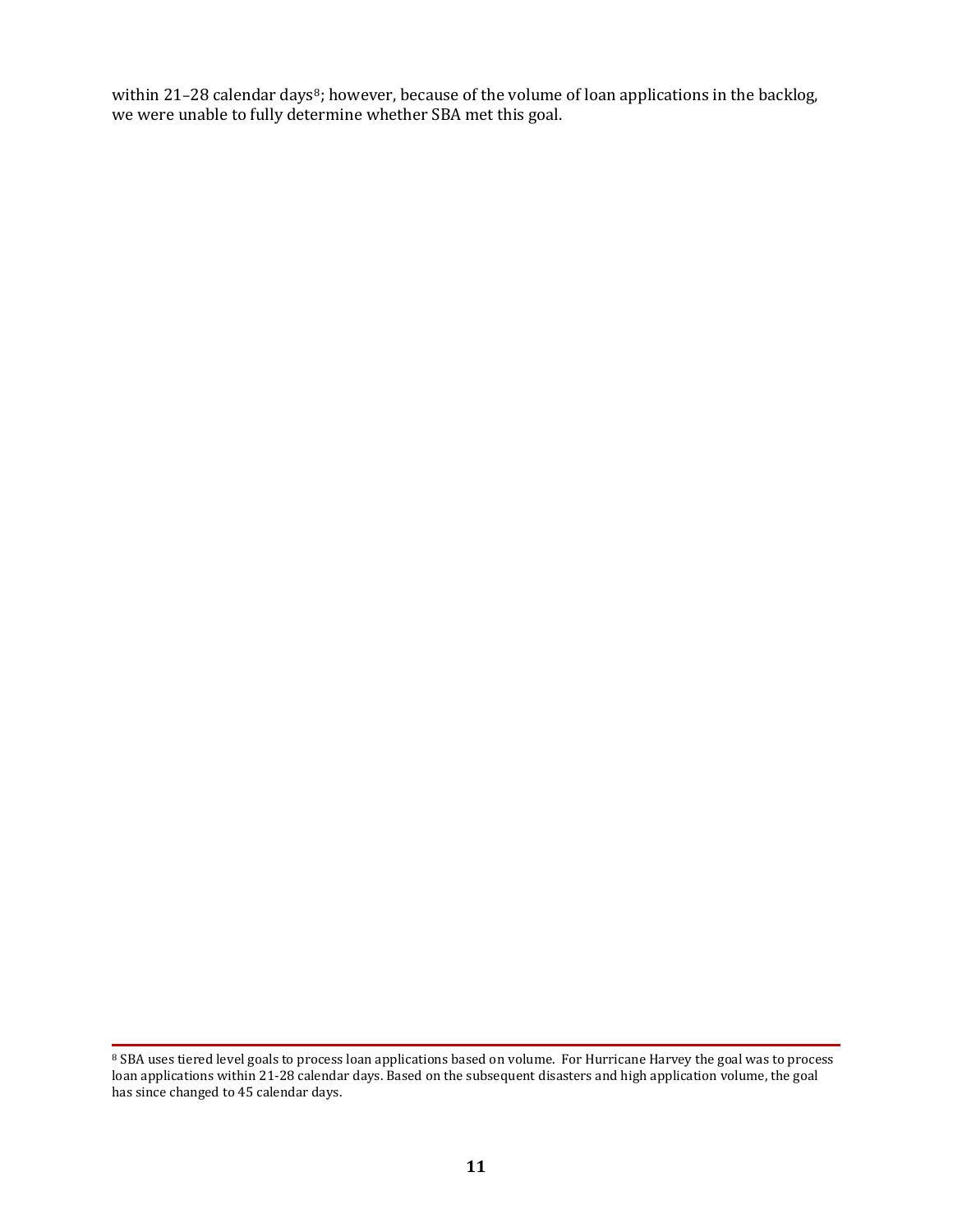## <span id="page-15-0"></span>**Appendix I: Objective, Scope, and Methodology**

This report presents the results of our inspection of SBA's initial disaster assistance response to Hurricane Harvey. Our objective was to assess SBA's initial disaster assistance response to Hurricane Harvey, including staffing adequacy, loan application volume, and timeliness of disaster loan approvals.

To answer our objective, we interviewed ODA officials at Headquarters and the PDC in Fort Worth to discuss disaster loan application processing, the loan application backlog, and staffing. Also, we interviewed officials at the FOC – West, in Sacramento, the CSC in Buffalo, and the Joint Field Office in Austin. Further, we reviewed applicable laws, regulations, and implementing guidance governing the disaster loans. We also reviewed SBA's standard operating procedures (SOPs), including SOP 50 30 8, and other ODA operating and training guidance.

We conducted on-site visits to DRCs and BRCs to gain an understanding of policies and procedures for working with disaster survivors. We visited 21 DRCs and 3 BRCs, in Texas to determine SBA's initial disaster assistance to Hurricane Harvey survivors. We analyzed data to assess loan application processing times and determine the backlog.

We conducted this performance-based inspection in accordance with the Council of the Inspectors General on Integrity and Efficiency's Quality Standards for Inspection and Evaluation. Those standards require that we plan and perform the inspection to obtain sufficient, appropriate evidence to provide a reasonable basis for our conclusions and observations based on our inspection objective. We believe the evidence obtained provided a reasonable basis for our conclusions and observations based on our inspection objective.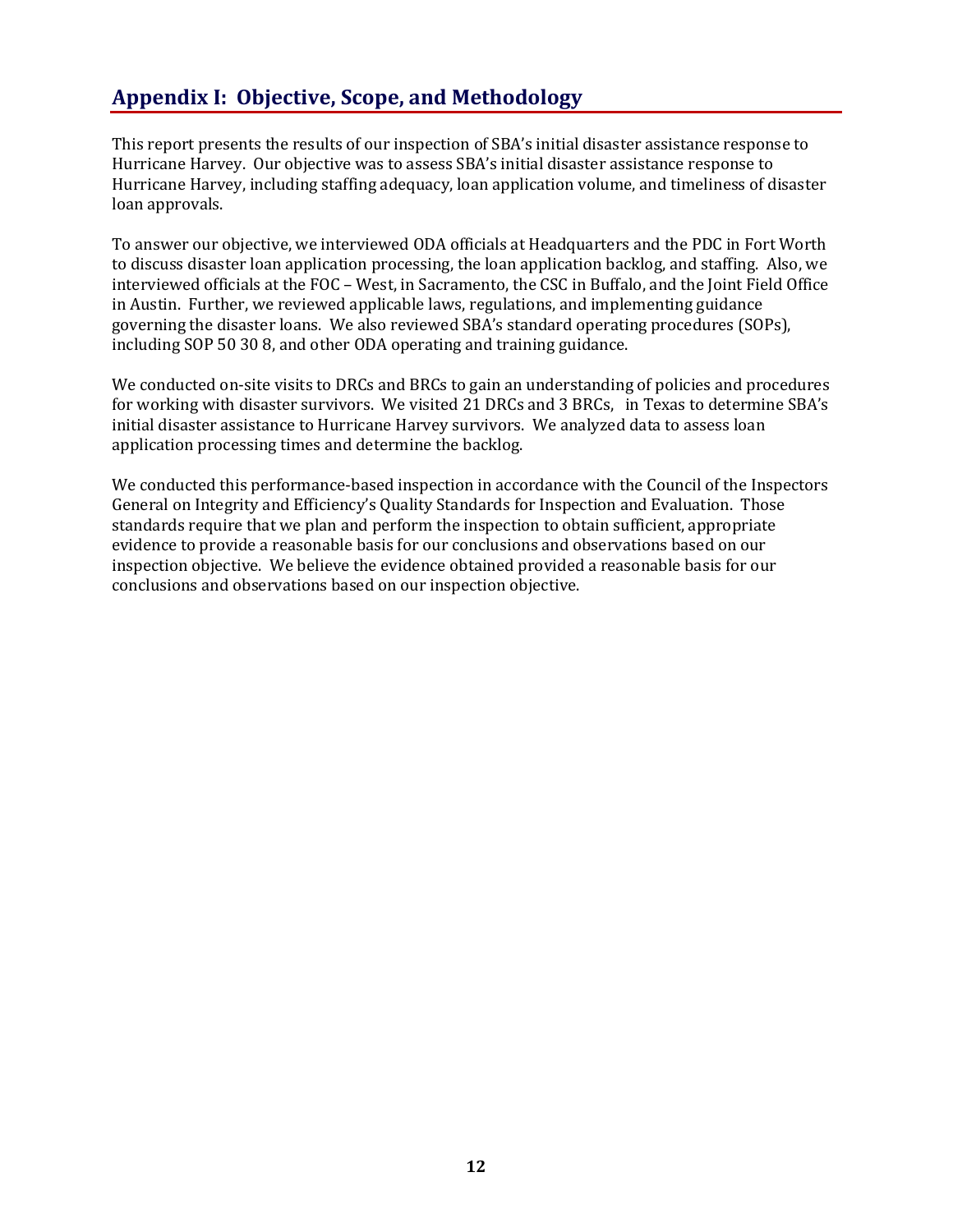|                                                                                                |                                   | <b>All</b> | <b>Home</b> | <b>Business</b> | EIDL* | Non-          |
|------------------------------------------------------------------------------------------------|-----------------------------------|------------|-------------|-----------------|-------|---------------|
|                                                                                                |                                   |            |             |                 |       | <b>Profit</b> |
| <b>Loan Processing</b><br><b>With Auto-Decline</b><br>and Pre-LV<br><b>Decline</b>             | No. of Apps                       | 71,080     | 65,140      | 4,696           | 1,143 | 101           |
|                                                                                                | Average<br><b>Processing Days</b> | 11.02      | 11.2        | 9.22            | 8.28  | 15.11         |
|                                                                                                |                                   |            |             |                 |       |               |
| <b>Loan Processing</b><br><b>Without Auto-</b><br><b>Decline and Pre-</b><br><b>LV Decline</b> | No. of Apps                       | 43,180     | 39,032      | 3,285           | 762   | 101           |
|                                                                                                | Average<br><b>Processing Days</b> | 17.13      | 17.59       | 12.97           | 12.05 | 15.11         |
|                                                                                                |                                   |            |             |                 |       |               |
| <b>ODA Denials</b>                                                                             | No. of Apps                       | 10,509     | 9,137       | 1,018           | 334   | 20            |
|                                                                                                | Average<br><b>Processing Days</b> | 15.14      | 15.66       | 11.97           | 10.35 | 16.00         |
|                                                                                                |                                   |            |             |                 |       |               |
| <b>Approvals</b>                                                                               | No. of Apps                       | 21,074     | 19,750      | 1,077           | 228   | 19            |
|                                                                                                | Average<br><b>Processing Days</b> | 19.99      | 20.3        | 15.28           | 15.27 | 18.9          |

## <span id="page-16-0"></span>**Appendix II: Hurricane Harvey Loan Processing Times as of October 30, 2017**

Sources: 1. SBA provided a data extract from SBA DCMS database. 2. OIG calculated processing times based on data extract. \* economic injury disaster loan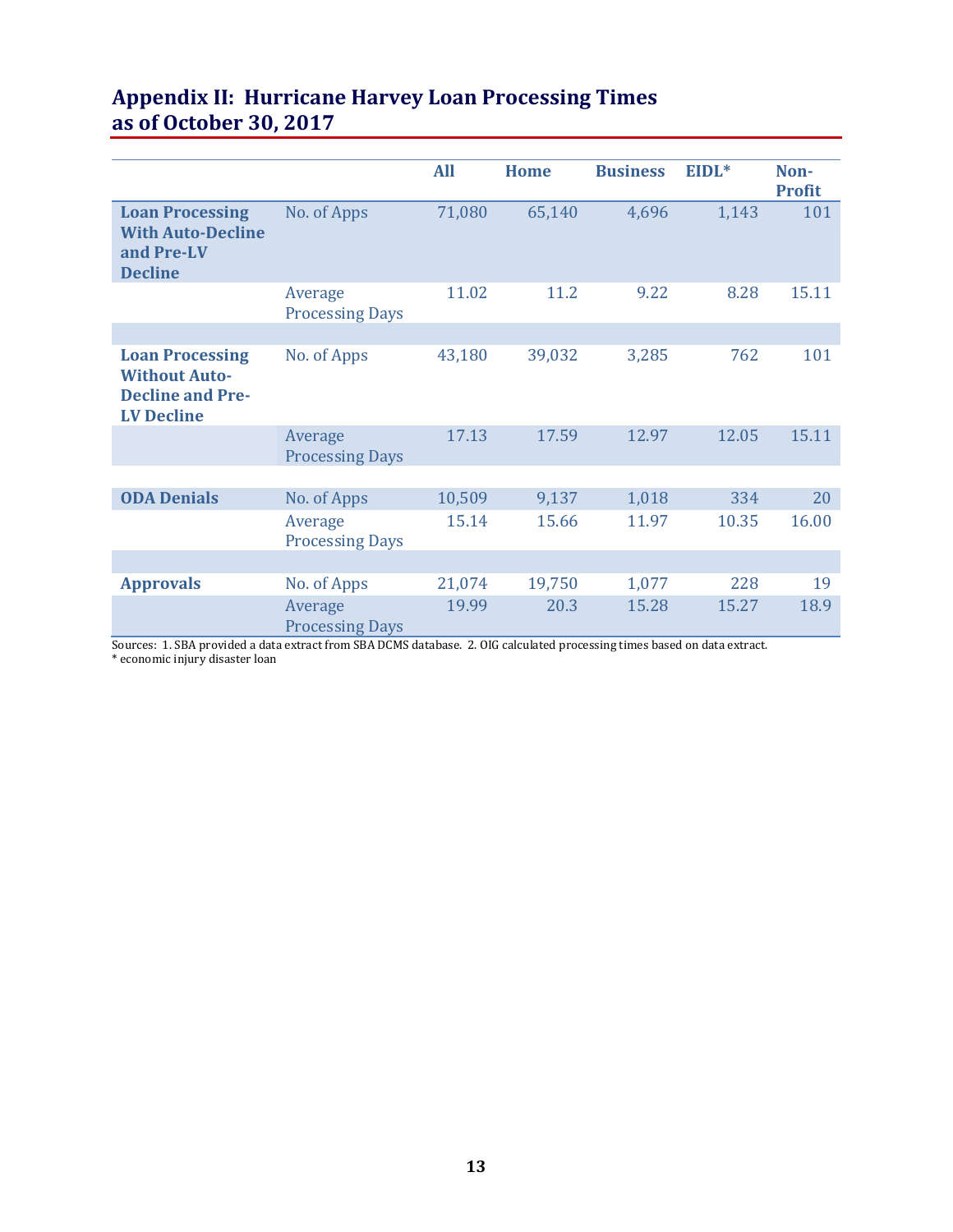### <span id="page-17-0"></span>**Appendix III: SBA Disaster and Business Recovery Centers**

**DRC – Randolph Recreation Center**



**Mobile DRC – Serves Disaster Survivors**



#### **DRCs and BRCs Visited**

- Aransas County, Rockport, TX DRC/BRC
- Colorado County Service Building, Columbus, TX DRC<br>• Iohnnie Arolofo Civic Center. League. TX DRC
- Johnnie Arolofo Civic Center, League, TX DRC
- Old Amegy Bank, Dickinson, TX DRC<br>• Port Aranses Community Center DRC
- Port Aranses Community Center DRC/BRC
- Univ. of Houston SBDC BRC<br>• Bastron County Offices, Smith
- Bastrop County Offices, Smithville, TX DRC
- Goliad County Fair Grounds, Goliad, TX DRC<br>• Katy Mills Mall. Katy. TX DRC
- Katy Mills Mall, Katy, TX DRC
- Old Conroe Police Station, Conroe, TX DRC<br>• Randolph Recreation Center, LaGrange, TX –
- Randolph Recreation Center, LaGrange, TX DRC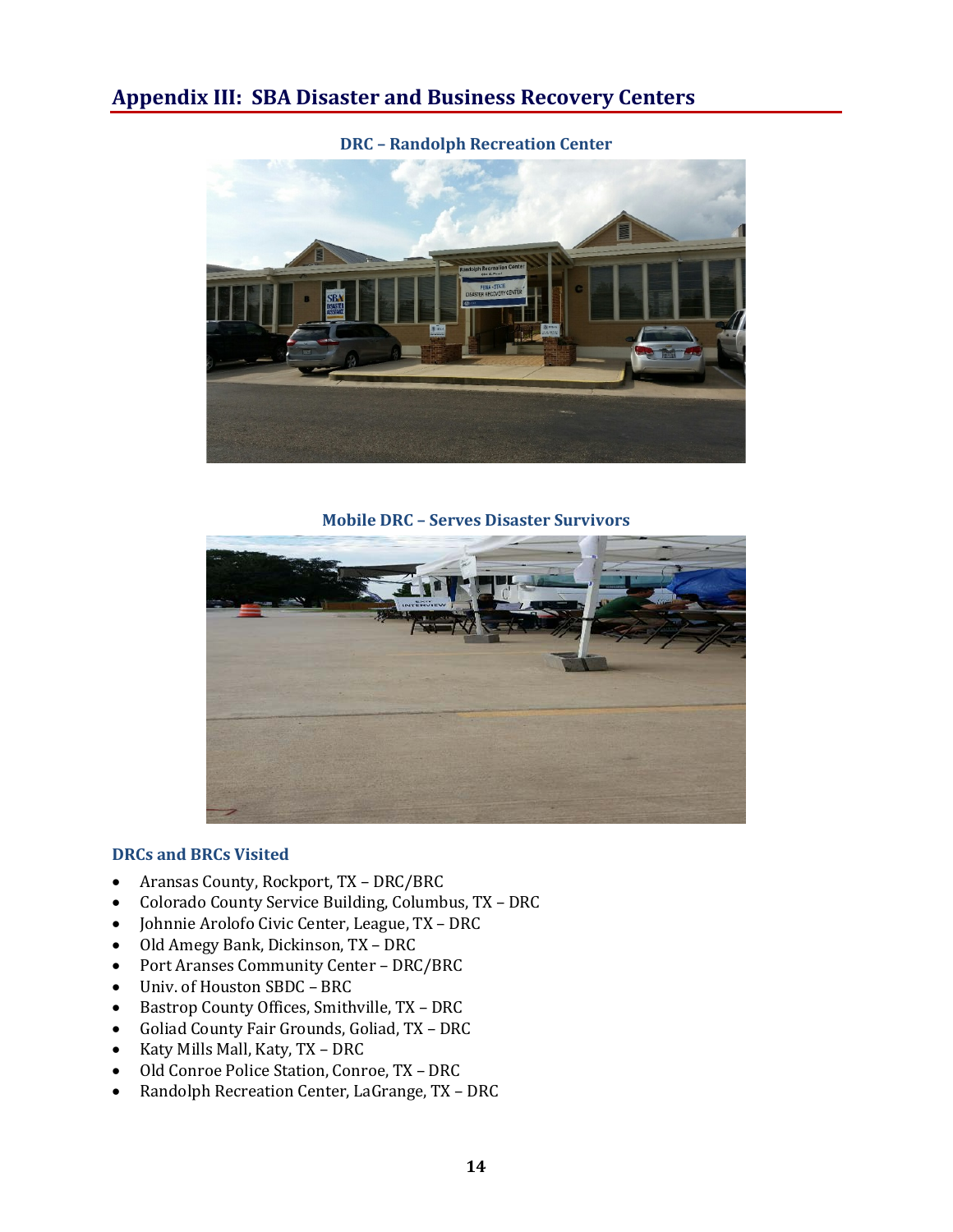- Waller County Volunteer Fire Department DRC<br>• Bayland Community Center, Houston, TX DRC
- Bayland Community Center, Houston, TX DRC<br>• Greenspoint Mall, Houston, TX DRC
- Greenspoint Mall, Houston, TX DRC
- Milton Lusk Youth Activity Center, Jacinto, TX DRC<br>• Pattie Dodson Public Health Dept., Victoria, TX DRC
- Pattie Dodson Public Health Dept., Victoria, TX DRC
- St. John Vianney Catholic Church, Houston, TX DRC<br>• Webster Civic Center, Webster, TX DRC
- Webster Civic Center, Webster, TX DRC
- Bay Vista Center, Ingleside, TX DRC<br>• Humble Senior Center, Humble, TX I
- Humble Senior Center, Humble, TX DRC<br>• Netrality Bldg. Houston, TX DRC
- Netrality Bldg. Houston, TX DRC<br>• Pasadena Convention Center, Pasa
- Pasadena Convention Center, Pasadena, TX DRC
- Trinity Lutheran Church, Spring, TX Mobile DRC
- W. Montgomery County Community Development Center DRC